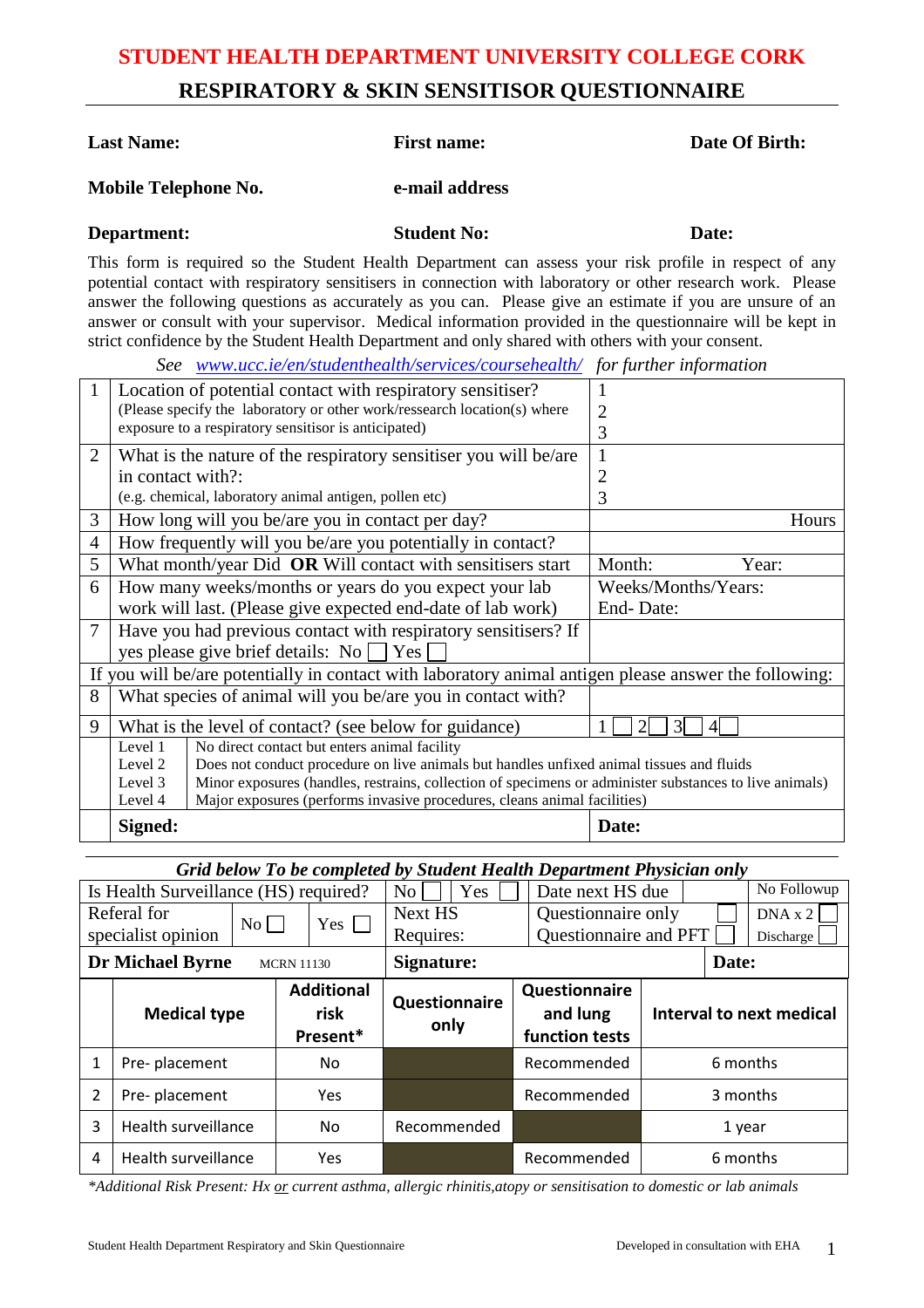# **STUDENT HEALTH DEPARTMENT UNIVERSITY COLLEGE CORK RESPIRATORY & SKIN SENSITISOR QUESTIONNAIRE**

### **RESPIRATORY QUESTIONNAIRE**

Please tick Yes or No to the following questions:

|                        |                                                                                                              |                                                                                                                        | <b>YES</b> | NO |
|------------------------|--------------------------------------------------------------------------------------------------------------|------------------------------------------------------------------------------------------------------------------------|------------|----|
| 1.                     | If you get a cold does it usually go to your chest?                                                          |                                                                                                                        |            |    |
| 2.                     | Have you ever had any chest illnesses that have kept you off work, indoors,<br>or in bed for a week or more? |                                                                                                                        |            |    |
| 3.                     |                                                                                                              | Did you have lung problems as a child (under 10 yrs)?                                                                  |            |    |
| 4.                     |                                                                                                              | Have you ever suffered any of the following:<br>(Please Circle the any of the condition names below that apply to you) |            |    |
|                        |                                                                                                              | Do you still have it?<br>Yes<br>N <sub>o</sub>                                                                         |            |    |
|                        | Asthma:                                                                                                      | Are you on treatment?<br>Yes<br>N <sub>o</sub>                                                                         |            |    |
|                        |                                                                                                              | At what age did the first attack occur?                                                                                |            |    |
| PLEASE CIRCLE IF APPLY |                                                                                                              | Do you still have it?<br>Yes<br>N <sub>o</sub>                                                                         |            |    |
|                        | <b>Bronchitis:</b>                                                                                           | Are you on treatment?<br>Yes<br>N <sub>o</sub>                                                                         |            |    |
|                        |                                                                                                              | At what age did the first attack occur?                                                                                |            |    |
|                        | Pneumonia:                                                                                                   | At what age did the first attack occur?                                                                                |            |    |
|                        | Hay Fever/                                                                                                   | Do you still have it?<br>N <sub>o</sub><br>Yes                                                                         |            |    |
|                        | Sinusitis/                                                                                                   | Yes<br>Are you on treatment?<br>N <sub>o</sub>                                                                         |            |    |
|                        | <b>Rhinitis:</b><br>At what age did the first attack occur?                                                  |                                                                                                                        |            |    |
|                        |                                                                                                              | Do you still have it?<br>Yes<br>N <sub>o</sub>                                                                         |            |    |
|                        | <b>Emphysema:</b>                                                                                            | Are you on treatment?<br>Yes<br>N <sub>o</sub>                                                                         |            |    |
|                        |                                                                                                              | At what age did the first attack occur?                                                                                |            |    |
| 5.                     | Did you ever suffer from Eczema?                                                                             |                                                                                                                        |            |    |
| 6.                     | Did you ever have an operation on your chest?                                                                |                                                                                                                        |            |    |
| 7.                     | Did you ever injure your chest?                                                                              |                                                                                                                        |            |    |
| 8.                     | When did you last have a chest x-ray?                                                                        |                                                                                                                        |            |    |
| 9.                     | Did you ever have any other tests done on your lungs?                                                        |                                                                                                                        |            |    |
| 10.                    | Do you usually have a cough?                                                                                 |                                                                                                                        |            |    |
|                        |                                                                                                              | Do you cough every morning?<br>Yes<br>No                                                                               |            |    |
|                        | If yes:                                                                                                      | Do you cough every day?<br>Yes  <br>No                                                                                 |            |    |
|                        |                                                                                                              | For how long have you had this cough?                                                                                  |            |    |
| 11.                    | Do you usually or often bring up phlegm (sputum)?                                                            |                                                                                                                        |            |    |
|                        |                                                                                                              | Does this occur every morning?<br>No<br>Yes                                                                            |            |    |
|                        |                                                                                                              | Does it occur every day?<br>No<br>Yes                                                                                  |            |    |
|                        | If yes:                                                                                                      | For how long has this occurred?                                                                                        |            |    |
|                        |                                                                                                              | Does it occur for more than 3 months every<br>Yes<br>No<br>year?                                                       |            |    |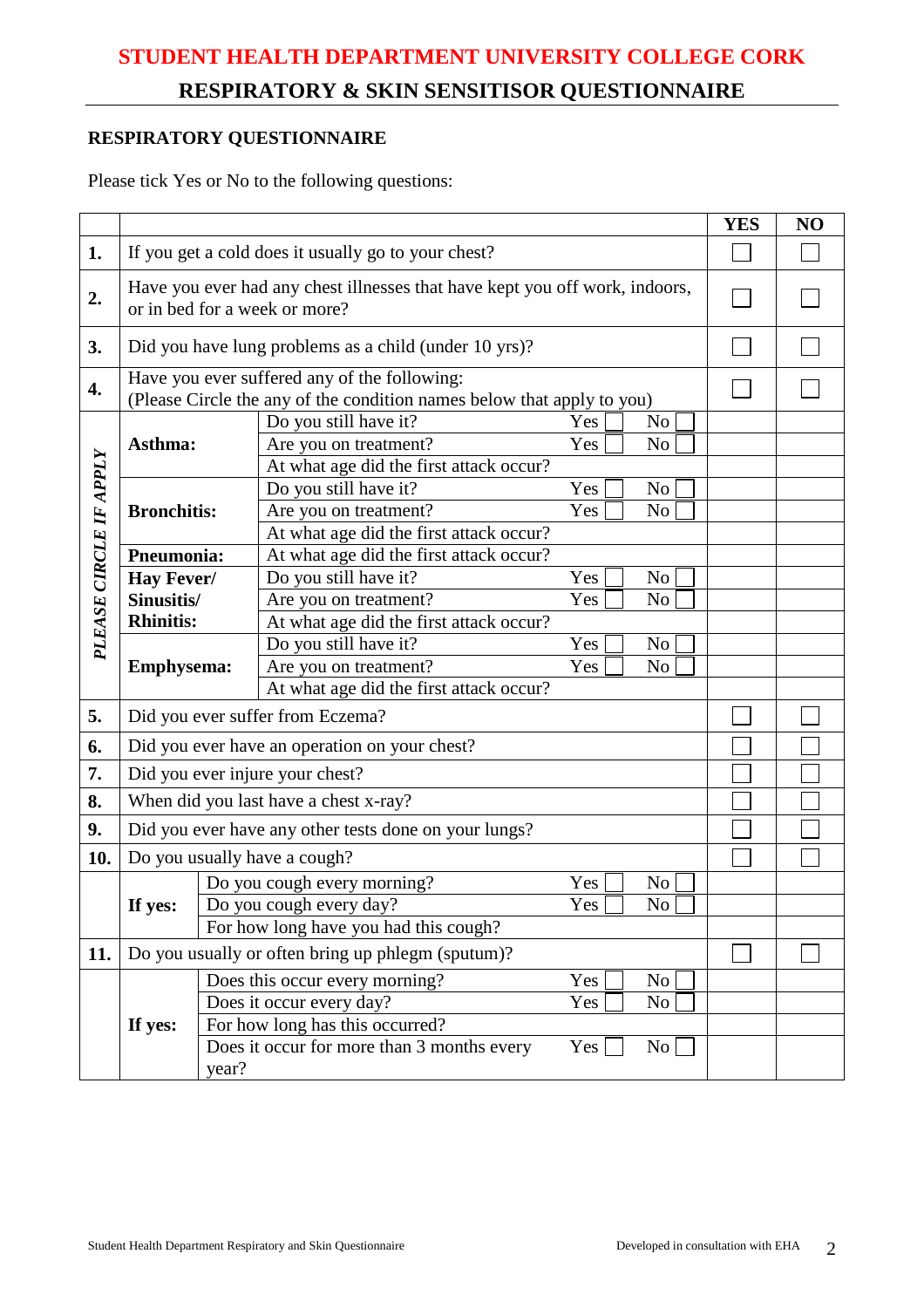### **STUDENT HEALTH DEPARTMENT UNIVERSITY COLLEGE CORK**

### **RESPIRATORY & SKIN SENSITISOR QUESTIONNAIRE**

|     |                                                                                         |                                                                                 | Yes | N <sub>0</sub> |  |
|-----|-----------------------------------------------------------------------------------------|---------------------------------------------------------------------------------|-----|----------------|--|
| 12. | Does your chest ever sound wheezy or whistling?                                         |                                                                                 |     |                |  |
|     | If yes:                                                                                 | Does it occur when you have a cold?<br>N <sub>o</sub><br>Yes                    |     |                |  |
|     |                                                                                         | Does it occur after exercise?<br>Yes<br>N <sub>o</sub>                          |     |                |  |
|     |                                                                                         | Does it occur on most days or nights?<br>Yes<br>N <sub>o</sub>                  |     |                |  |
|     |                                                                                         | Have you ever required treatment?<br>Yes<br>N <sub>0</sub>                      |     |                |  |
|     |                                                                                         | Has it ever made you breathless?<br>Yes<br>N <sub>o</sub>                       |     |                |  |
|     |                                                                                         | Does it ever occur immediately after work?<br>Yes<br>No                         |     |                |  |
|     |                                                                                         | How long have you had this complaint?                                           |     |                |  |
| 13. | hill?                                                                                   | Do you get short of breath when hurrying on the level or walking up a slight    |     |                |  |
| 14. | pace?                                                                                   | Do you ever have a stop for breath when walking on the level at your own        |     |                |  |
| 15. |                                                                                         | Do you get breathless at work?                                                  |     |                |  |
| 16. |                                                                                         | Do you get breathless with other activities?                                    |     |                |  |
|     |                                                                                         |                                                                                 |     |                |  |
|     |                                                                                         | If yes, please give details:                                                    |     |                |  |
| 17. |                                                                                         | Did you ever cough up blood?                                                    |     |                |  |
| 18. |                                                                                         | Have you ever smoked cigarettes?                                                |     |                |  |
|     | If yes:                                                                                 |                                                                                 |     |                |  |
|     |                                                                                         | Do you smoke now?<br>How old were you when you started?                         |     |                |  |
|     |                                                                                         | How old were you when you stopped?                                              |     |                |  |
|     |                                                                                         | How many do you smoke?                                                          |     |                |  |
|     |                                                                                         | Do/did you inhale the smoke?<br>Yes<br>N <sub>0</sub>                           |     |                |  |
| 19. |                                                                                         | Have you smoked a pipe regularly?                                               |     |                |  |
|     | If yes:                                                                                 | Do you now smoke a pipe?<br>Yes<br>No                                           |     |                |  |
|     |                                                                                         | How much tobacco do you smoke?                                                  |     |                |  |
|     |                                                                                         | Do/did you inhale the smoke?<br>Yes<br>No                                       |     |                |  |
| 20. |                                                                                         | Have you smoked cigars?                                                         |     |                |  |
|     | If yes:                                                                                 | Do you smoke now?<br>Yes<br>N <sub>o</sub>                                      |     |                |  |
|     |                                                                                         | How many do you smoke?<br>Do/did you inhale the smoke?<br>Yes<br>N <sub>o</sub> |     |                |  |
|     |                                                                                         |                                                                                 |     |                |  |
| 21. | Were you ever treated for Tuberculosis (TB) or Sarcoidosis?                             |                                                                                 |     |                |  |
| 22. | Did you ever have severe chest infections?                                              |                                                                                 |     |                |  |
| 23. | Do you suffer from recurrent conjunctivitis?                                            |                                                                                 |     |                |  |
| 24. | Do you have any allergies?                                                              |                                                                                 |     |                |  |
| 25. |                                                                                         | Do you suffer from any breathing problems at work?                              |     |                |  |
| 26. | Have you ever found it difficult to breathe while at work or immediately<br>afterwards? |                                                                                 |     |                |  |